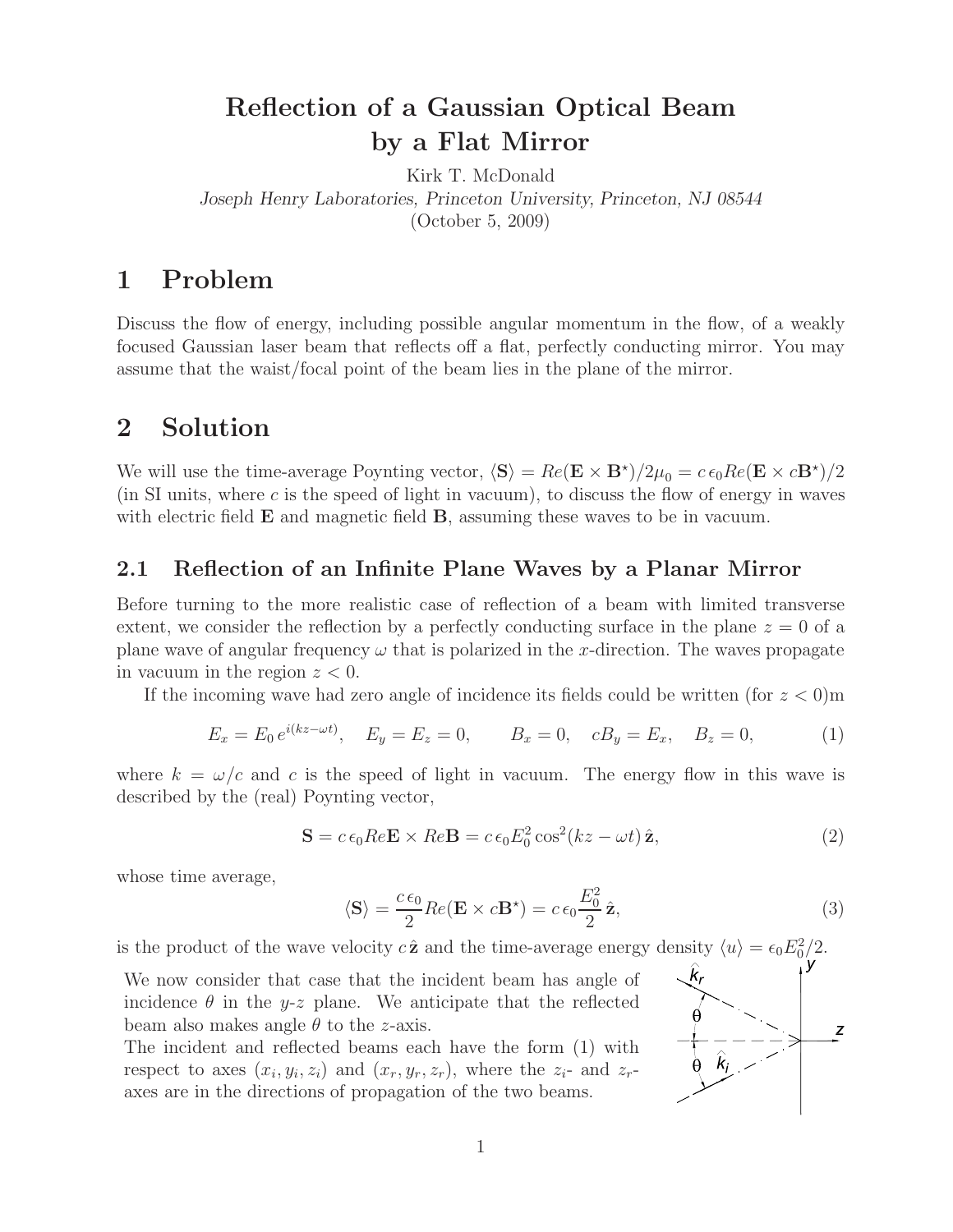The transformation between the axes  $(x_i, y_i, z_i)$  of the incident beam and the laboratory axes  $(x, y, z)$  is,

$$
x_i = x, \qquad y_i = y\cos\theta - z\sin\theta, \qquad z_i = y\sin\theta + z\cos\theta,\tag{4}
$$

and the components of a vector **A** with respect to the laboratory frame are related to those with respect to axes  $(x_i, y_i, z_i)$  by,

$$
A_x = A_{x_i}, \qquad A_y = \cos\theta \, A_{y_i} + \sin\theta \, A_{z_i}, \qquad A_z = -\sin\theta \, A_{y_i} + \cos\theta \, A_{z_i}.\tag{5}
$$

Combining eqs. (1), (4) and (5), the components of the fields of the incident wave in the laboratory frame are (for  $z < 0$ ),

$$
E_{ix} = E_0 e^{i(ky\sin\theta + kz\cos\theta - \omega t)}, \qquad E_{iy} = E_{iz} = 0,
$$
\n(6)

$$
B_{ix} = 0, \qquad cB_{iy} = E_{ix}\cos\theta, \qquad cB_{iz} = -E_{ix}\sin\theta. \tag{7}
$$

Similarly, the reflected beam is related by the transformations,

$$
x_r = x, \qquad y_r = -y\cos\theta - z\sin\theta, \qquad z_r = y\sin\theta - z\cos\theta,\tag{8}
$$

and,

$$
A_x = A_{x_r}, \qquad A_y = -\cos\theta \, A_{y_r} + \sin\theta \, A_{z_r}, \qquad A_z = -\sin\theta \, A_{y_r} - \cos\theta \, A_{z_r}, \qquad (9)
$$

such that the laboratory-frame field components are (for  $z < 0$ ),

$$
E_{ir} = E_{0r} e^{i(ky\sin\theta - kz\cos\theta - \omega t)}, \qquad E_{ry} = E_{rz} = 0,
$$
\n(10)

$$
B_{rx} = 0, \qquad cB_{ry} = -E_{rx}\cos\theta, \qquad cB_{rz} = -E_{rx}\sin\theta. \tag{11}
$$

The boundary conditions at the perfectly conducting surface  $z = 0$  are that the total electric field have no tangential component  $(E_x = 0 = E_y)$  and that the total magnetic field have no normal component  $(B_z = 0)$ . All of these conditions are satisfied by,

$$
E_{0r} = -E_0,\t\t(12)
$$

which is often expressed by saying that the reflected beam has a 180 $\degree$  phase change with respect to the incident beam.

Combining eqs. (6)-(7), (10)-(11) and (12), the total field components are (for  $z < 0$ ),

$$
E_x = 2iE_0 e^{i(ky\sin\theta - \omega t)} \sin(kz\cos\theta), \qquad E_y = E_z = 0,
$$
 (13)  

$$
B_x = 0, \qquad cB_y = 2E_0 e^{i(ky\sin\theta - \omega t)} \cos\theta \cos(kz\cos\theta),
$$

$$
cB_z = -2iE_0 e^{i(ky\sin\theta - \omega t)} \sin\theta \sin(kz\cos\theta). \tag{14}
$$

The time-average Poynting vector is,

$$
\langle \mathbf{S}(z<0) \rangle = 2c \,\epsilon_0 E_0^2 \sin \theta \sin^2(kz \cos \theta) \,\hat{\mathbf{y}},\tag{15}
$$

which corresponds to a (steady) flow of energy in the y-direction, parallel to the mirror for any nonzero value of the angle of incidence  $\theta$ . This flow is modulated in z according to  $\sin^2(kz\cos\theta).$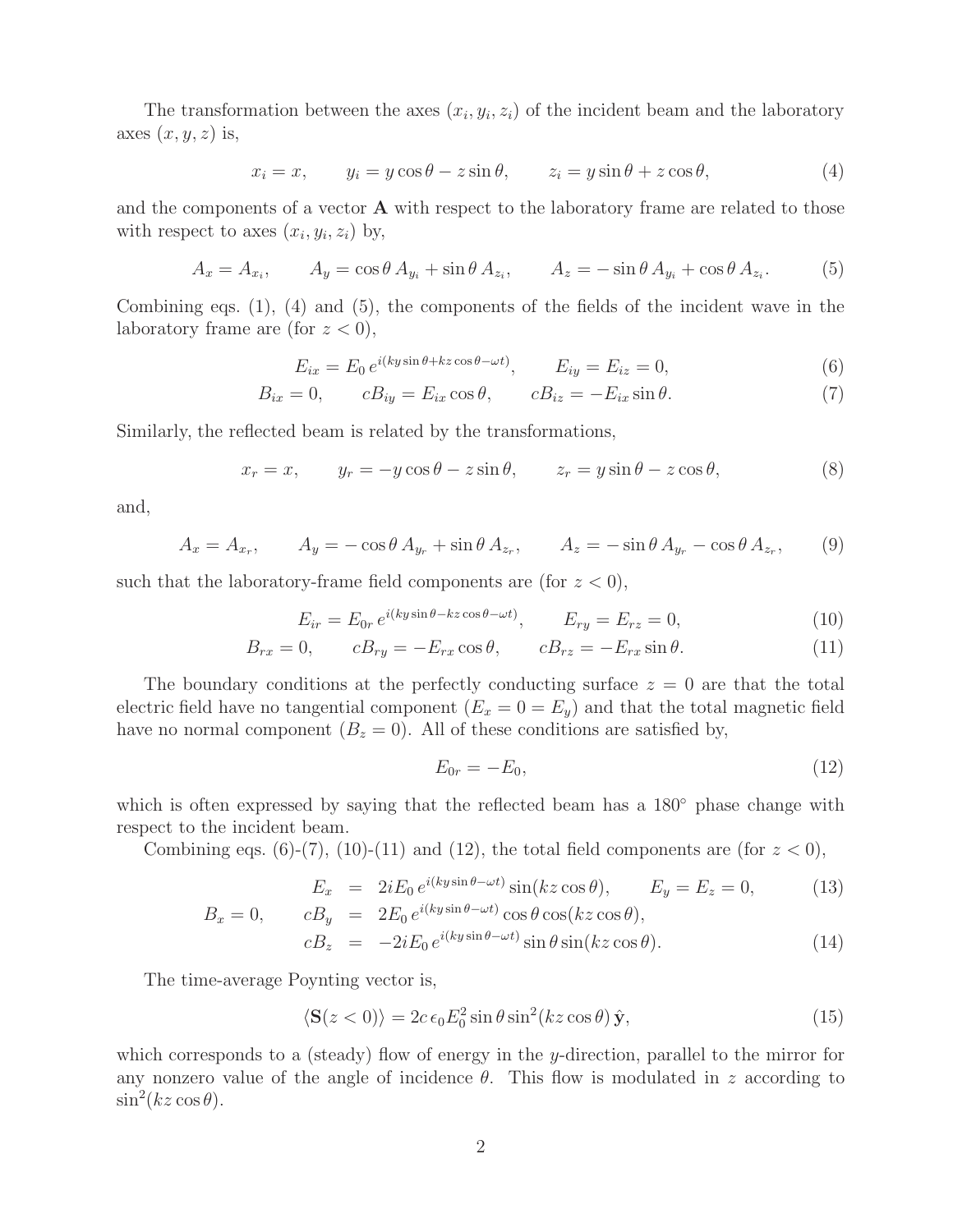We could also decompose the total Poynting vector as,

$$
\langle \mathbf{S} \rangle = \frac{c \epsilon_0}{2} Re(\mathbf{E} \times c \mathbf{B}^*) = \frac{c \epsilon_0}{2} Re[(\mathbf{E}_i + \mathbf{E}_r) \times (c \mathbf{B}_i^* + c \mathbf{B}_r^*)]
$$
  
\n
$$
= \frac{c \epsilon_0}{2} Re(\mathbf{E}_i \times c \mathbf{B}_i^*) + \frac{c \epsilon_0}{2} Re(\mathbf{E}_r \times c \mathbf{B}_r^*) + \frac{c \epsilon_0}{2} Re[(\mathbf{E}_i \times c \mathbf{B}_r^*) + (\mathbf{E}_r \times c \mathbf{B}_i^*)]
$$
  
\n
$$
= \langle \mathbf{S}_i \rangle + \langle \mathbf{S}_r \rangle + \langle \mathbf{S}_{int} \rangle . \tag{16}
$$

Recalling eq. (3) we have that (for  $z < 0$ ),

$$
\langle \mathbf{S}_i \rangle = c \epsilon_0 \frac{E_0^2}{2} \hat{\mathbf{k}}_i, \qquad \langle \mathbf{S}_r \rangle = c \epsilon_0 \frac{E_0^2}{2} \hat{\mathbf{k}}_r, \qquad \text{and} \qquad \langle \mathbf{S}_i \rangle + \langle \mathbf{S}_i \rangle = c \epsilon_0 E_0^2 \sin \theta \, \hat{\mathbf{y}}, \qquad (17)
$$

where  $\hat{\mathbf{k}}_i = \sin \theta \, \hat{\mathbf{y}} + \cos \theta \, \hat{\mathbf{z}}$  and  $\hat{\mathbf{k}}_r = \sin \theta \, \hat{\mathbf{y}} - \cos \theta \, \hat{\mathbf{z}}$ . The interaction Poynting vector is,

$$
\langle \mathbf{S}_{\rm int}(z<0) \rangle = -c \epsilon_0 E_0^2 \sin \theta \cos(2kz \cos \theta) \hat{\mathbf{y}} = c \epsilon_0 E_0^2 \sin \theta [2 \sin^2(kz \cos \theta) - 1] \hat{\mathbf{y}}, \quad (18)
$$

so the total energy flow is again given by eq. (15).

The existence of a nontrivial interaction term (18) in this simple example illustrates that some aspects of the description of energy flow via the Poynting vector are not very intuitive. For example, while the flow of energy in the incident or reflected beams, considered by themselves, has only a positive y-component, the direction of the interaction flow (18) oscillates in z with period  $\lambda/(2\cos\theta)$ .

For possible clarification of the nature of the interaction flow, we next consider the reflection of beams with limited transverse extent.

### **2.2 Reflection of a Weakly Focused, Linearly Polarized Gaussian Optical Beam**

#### **2.2.1 Gaussian Optical Beams**

We use so-called Gaussian beams of circular cross section to describe approximate wave solutions to Maxwell's equations that have limited transverse extent. For completeness, a derivation of the form of a linearly polarized Gaussian beam is given in the Appendix. In the **paraxial** approximation, such a beam that is polarized along the x-axis and propagating along the z-axis is described as,

$$
E_x \approx \frac{E_0 e^{-\rho^2/(1+z^2/z_0^2)}}{\sqrt{1+z^2/z_0^2}} e^{i\{kz[1+z_0\rho^2/k(z^2+z_0^2)] - \omega t - \tan^{-1}(z/z_0)\}},
$$
  
\n
$$
E_y = 0,
$$
  
\n
$$
E_z \approx -\frac{ix}{z_0} E_x \frac{e^{-i\tan^{-1}z/z_0}}{\sqrt{1+z^2/z_0^2}},
$$
  
\n
$$
B_x = 0,
$$
  
\n
$$
cB_y = E_x,
$$
  
\n
$$
cB_z = -\frac{iy}{z_0} E_x \frac{e^{-i\tan^{-1}z/z_0}}{\sqrt{1+z^2/z_0^2}},
$$
  
\n(20)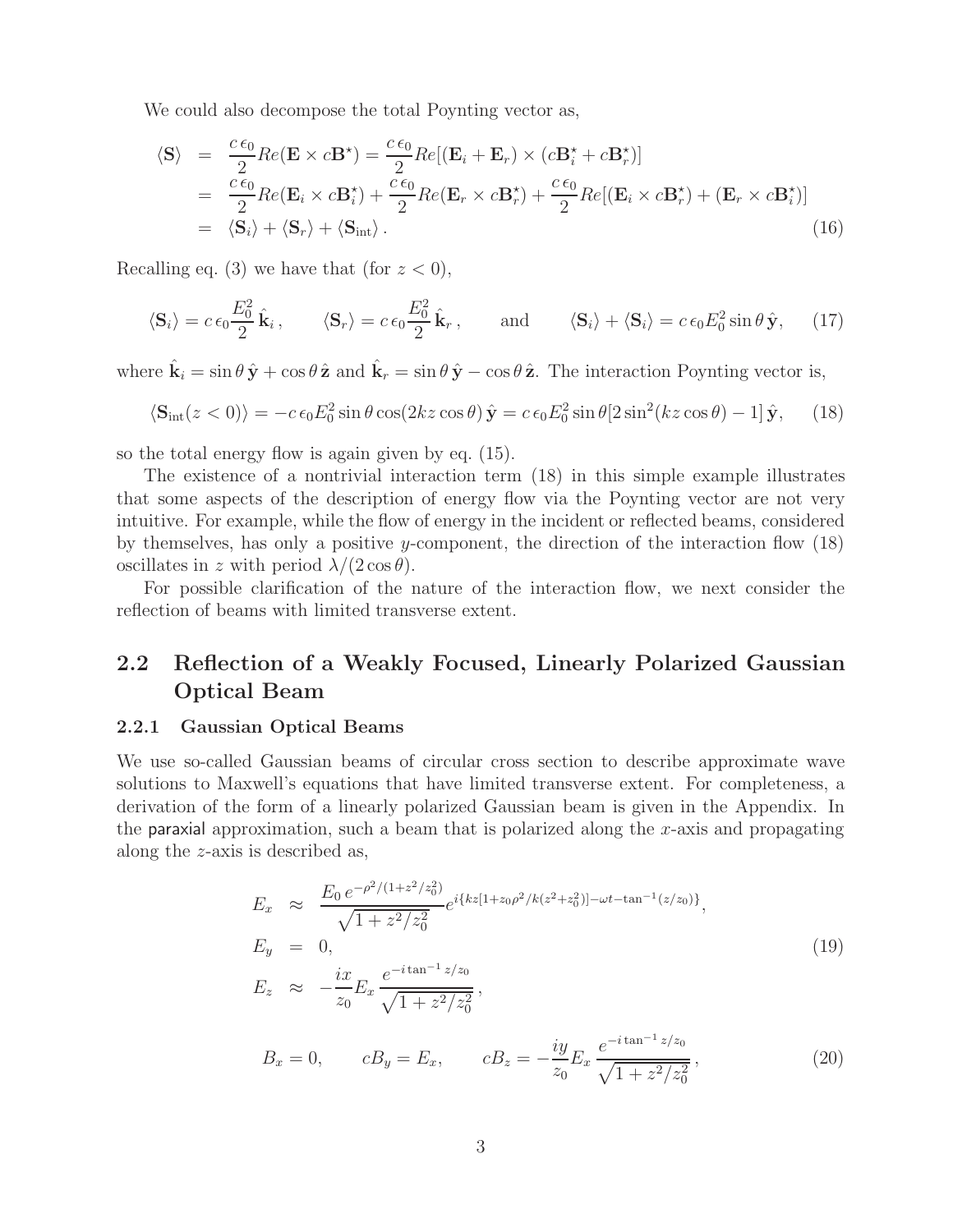where  $c$  is the speed of light in vacuum,

$$
k = \frac{\omega}{c}, \qquad \rho = \frac{\sqrt{x^2 + y^2}}{w_0} = \frac{r_{\perp}}{w_0},
$$
 (21)

 $(22)$ 

 $w_0$  is the characteristic radius of the beam at its waist (focus),  $\theta_0$  is the diffraction angle and  $z_0$  is the Rayleigh range, as shown in the figure below, which quantities are related by,



Near the focus ( $\rho \lesssim 1, |z| \ll z_0$ ), the beam (19)-(20) can be approximated as the plane  $wave,$ <sup>1</sup>

$$
E_x = E_0 e^{-\rho^2} e^{i(kz - \omega t)}, \qquad E_y = 0, \qquad E_z = -\frac{ix}{z_0} E_x,
$$
 (23)

$$
B_x = 0,
$$
  $cB_y = E_x,$   $cB_z = -\frac{iy}{z_0}E_x,$  (24)

which obeys  $\nabla \cdot \mathbf{E} = 0 = \nabla \cdot \mathbf{B}$  recalling eq. (22). The equations  $\nabla \times \mathbf{E} = -\partial \mathbf{B}/\partial t$  and  $\nabla \times \mathbf{B} = \partial \mathbf{E}/\partial (c^2 t)$  are satisfied up to terms of order  $\rho^2 \theta_0$ . We are interested in transverse distances  $\rho \lesssim 1$ , so the approximation (23)-(24) is a good solution to Maxwell's equations provided  $w_0 \ll z_0$ , *i.e.*,  $\theta_0 \ll 1$ . This is the case in the present problem, where we wish to explore the behavior of very weakly focused optical beams.

The flow of energy in this beam near its waist is described by the (real) Poynting vector,

$$
\mathbf{S} = c \epsilon_0 Re \mathbf{E} \times Re c \mathbf{B} \approx c \epsilon_0 E_0^2 e^{-2\rho^2} \left( \frac{r_\perp}{2z_0} \sin[2(kz - \omega t)] \hat{\mathbf{r}}_\perp + \cos^2(kz - \omega t) \hat{\mathbf{z}} \right). \tag{25}
$$

The time-average flow of energy is, of course, only in the direction  $\hat{z}$  of propagation of the wave. In addition to the steady, time-average flow of energy (which obeys  $\nabla \cdot \langle \mathbf{S} \rangle = 0$ ), there is an oscillatory transverse flow (and a corresponding oscillatory density  $u$  of energy stored in the electromagnetic field).<sup>2</sup>

<sup>&</sup>lt;sup>1</sup>The forms (23)-(24) could also be deduced quickly by first assuming  $E_y$  and  $B_x$  to be a plane wave with a Gaussian transverse modulation, and then enforcing conditions  $\nabla \cdot \mathbf{E} = 0 = \nabla \cdot \mathbf{B}$  to determine  $E_z$  and  $B_z$ 

<sup>&</sup>lt;sup>2</sup>Near its waist, a Gaussian beam is similar to a wave inside a conducting wave guide, which latter case also exhibits steady longitudinal, and oscillatory transverse, flow of energy [1].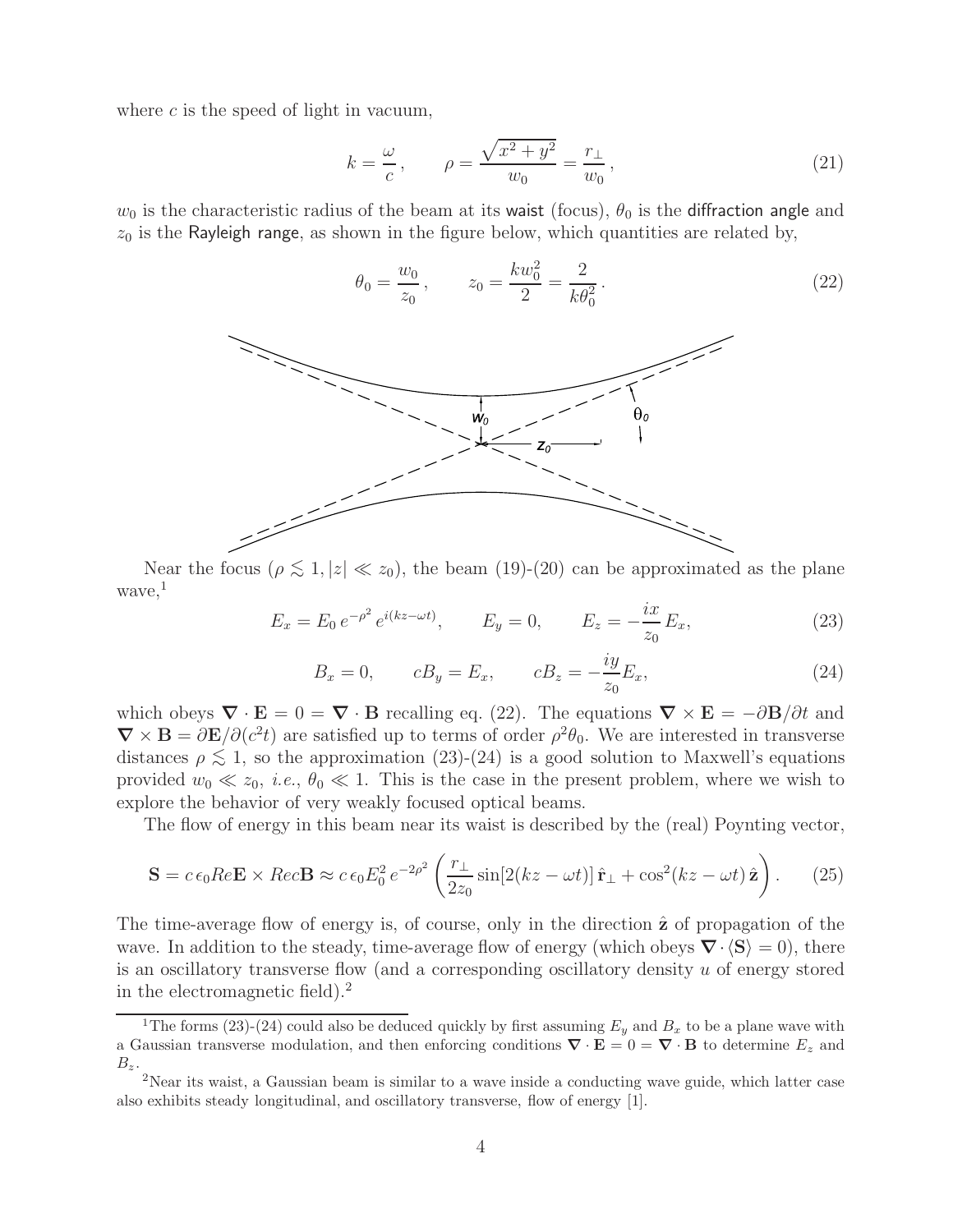#### **2.2.2 Reflection by a Perfectly Conducting Planar Mirror**

For simplicity, we again restrict our attention to the case that the x-polarization of the electric field is perpendicular to the plane of incidence, the  $y-z$  plane. The mirror is in the plane  $z = 0$ , and the beams exist in the half space  $z < 0$ .

The incident and reflected beams each have the Gaussian form (23)-(24), with respect to axes  $(x_i, y_i, z_i)$  and  $(x_r, y_r, z_r)$ , where the  $z_i$ - and  $z_r$ -axes are in the directions of propagation of the two beams. The transverse distance  $\rho_i$  in the incident beam can be written in laboratory coordinates using eq. (4),

$$
\rho_i^2 = \frac{x_i^2 + y_i^2}{w_0^2} = \frac{x^2 + y^2 \cos^2 \theta - yz \sin 2\theta + z^2 \sin^2 \theta}{w_0^2},
$$
\n(26)

where  $\theta$  is the angle between the axis of the incident beam and the z-axis, and we assume that axis of the incident beam passes through the origin. Then, combining eqs.  $(5)(23)-(26)$ , the components of the incident beam in the laboratory frame are,

$$
E_{ix} = E_0 e^{-\rho_i^2} e^{i(ky\sin\theta + kz\cos\theta - \omega t)},
$$
\n(27)

$$
E_{iy} = -i\frac{x\sin\theta}{z_0}E_{ix},\qquad(28)
$$

$$
E_{iz} = -i\frac{x\cos\theta}{z_0}E_{ix},\qquad(29)
$$

$$
B_{ix} = 0,\t\t(30)
$$

$$
cB_{iy} = \left[\cos\theta - i\sin\theta \frac{y\cos\theta - z\sin\theta}{z_0}\right] E_{ix}, \qquad (31)
$$

$$
cB_{iz} = -\left[\sin\theta + i\cos\theta \, \frac{y\cos\theta - z\sin\theta}{z_0}\right] E_{ix} \,. \tag{32}
$$

Similarly, the transverse distance  $\rho_r$  in the reflected beam is,

$$
\rho_r^2 = \frac{x_r^2 + y_r^2}{w_0^2} = \frac{x^2 + y^2 \cos^2 \theta + yz \sin 2\theta + z^2 \sin^2 \theta}{w_0^2},
$$
\n(33)

in laboratory coordinates, and the field components of the reflected beam in the laboratory frame are,

$$
E_{rx} = E_{0r} e^{-\rho_r^2} e^{i(ky\sin\theta - kz\cos\theta - \omega t)},
$$
\n(34)

$$
E_{ry} = -i\frac{x\sin\theta}{z_0}E_{rx},\tag{35}
$$

$$
E_{rz} = i\frac{x\cos\theta}{z_0}E_{ix},\tag{36}
$$

$$
B_{rx} = 0,\t\t(37)
$$

$$
cB_{ry} = \left[ -\cos\theta + i\sin\theta \, \frac{y\cos\theta + z\sin\theta}{z_0} \right] E_{rx},\tag{38}
$$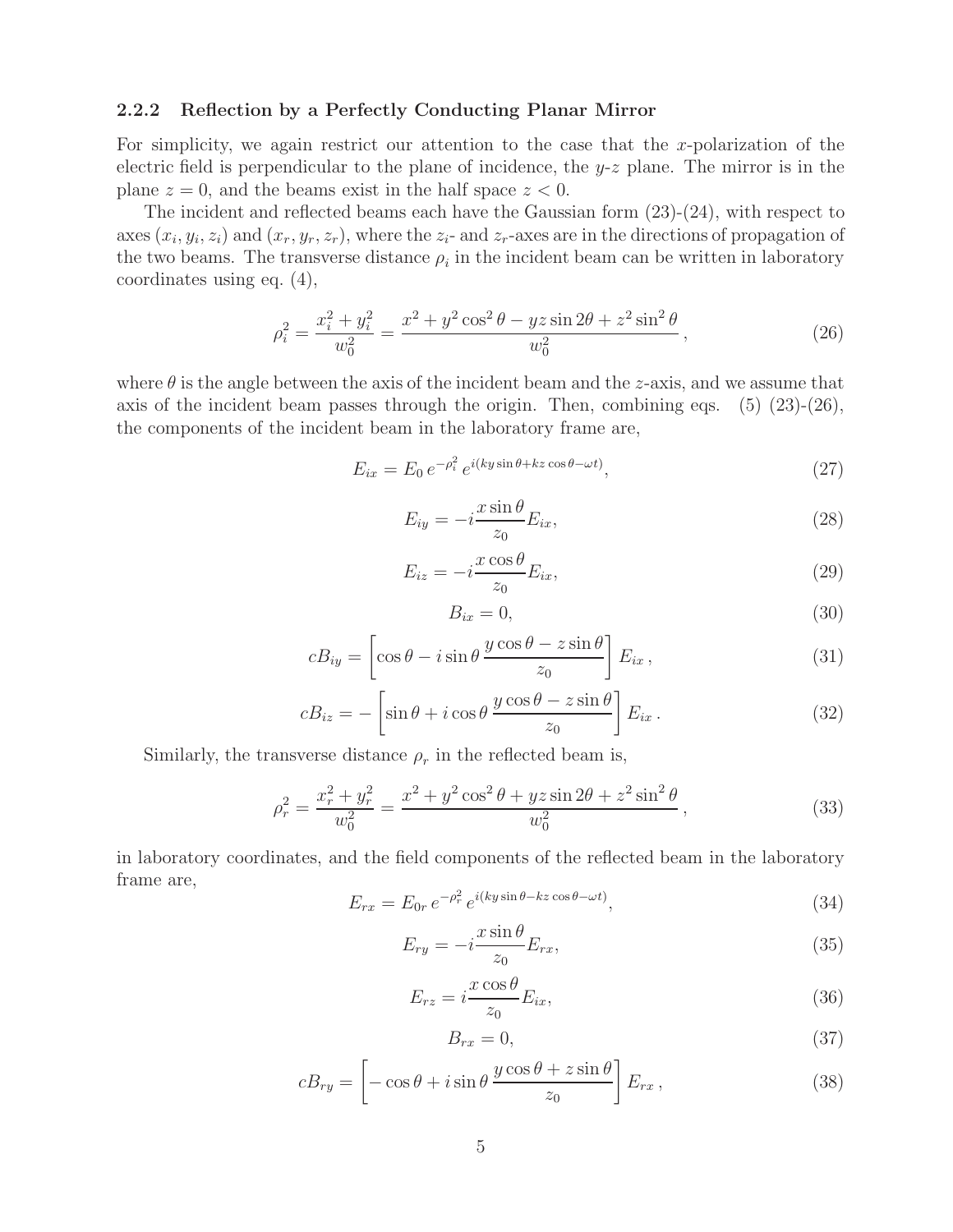$$
cB_{rz} = -\left[\sin\theta + i\cos\theta \, \frac{y\cos\theta + z\sin\theta}{z_0}\right] E_{rx},\tag{39}
$$

where we have assumed that the reflected beam also makes angle  $\theta$  with respect to the z-axis, and that the axis of the reflected beam passes through the origin.

The boundary conditions at the perfectly conducting surface  $z = 0$  are again satisfied by,

$$
E_{0r} = -E_0.
$$
\n(40)

The time-average energy flow can now be described by the total Poynting vector,

$$
\langle \mathbf{S} \rangle = \frac{c \epsilon_0}{2} Re(\mathbf{E} \times c \mathbf{B}^*) = \frac{c \epsilon_0}{2} Re[(\mathbf{E}_i + \mathbf{E}_r) \times (c \mathbf{B}_i^* + c \mathbf{B}_r^*)]
$$
  
\n
$$
= \frac{c \epsilon_0}{2} Re(\mathbf{E}_i \times c \mathbf{B}_i^*) + \frac{c \epsilon_0}{2} Re(\mathbf{E}_r \times c \mathbf{B}_r^*) + \frac{c \epsilon_0}{2} Re[(\mathbf{E}_i \times c \mathbf{B}_r^*) + (\mathbf{E}_r \times c \mathbf{B}_i^*)]
$$
  
\n
$$
= \langle \mathbf{S}_i \rangle + \langle \mathbf{S}_r \rangle + \langle \mathbf{S}_{int} \rangle. \tag{41}
$$

Recalling eq. (25) we have that (for  $-z_0 \lesssim z < 0$ ),

$$
\langle \mathbf{S}_i \rangle \approx c \,\epsilon_0 \frac{E_0^2}{2} \, e^{-2\rho_i^2} \, \hat{\mathbf{k}}_i \,, \qquad \langle \mathbf{S}_r \rangle \approx c \,\epsilon_0 \frac{E_0^2}{2} \, e^{-2\rho_r^2} \, \hat{\mathbf{k}}_r \,, \tag{42}
$$

$$
\langle \mathbf{S}_i \rangle + \langle \mathbf{S}_r \rangle \approx c \,\epsilon_0 \frac{E_0^2}{2} \left[ \left( e^{-2\rho_i^2} + e^{-2\rho_r^2} \right) \sin \theta \,\hat{\mathbf{y}} + \left( e^{-2\rho_i^2} - e^{-2\rho_r^2} \right) \cos \theta \,\hat{\mathbf{z}} \right]. \tag{43}
$$

Lines of the summed Poynting flux  $\langle S_i \rangle + \langle S_r \rangle$  are sketched in the figure below, and are consistent with a naive expectation as to how the total energy flow should behave.



However, the total Poynting vector also includes the interaction term,

$$
\langle \mathbf{S}_{\rm int}(-z_0 \lesssim z < 0) \rangle \approx -c \epsilon_0 E_0^2 e^{-\rho_i^2 - \rho_r^2} \sin \theta \left[ \left( \cos(2kz \cos \theta) + \frac{z \cos \theta}{z_0} \sin(2kz \cos \theta) \right) \hat{\mathbf{y}} + \frac{y \cos \theta}{z_0} \sin(2kz \cos \theta) \hat{\mathbf{z}} \right], \tag{44}
$$

which obeys the condition of steady flow,  $\langle \nabla \cdot \mathbf{S}_{int} \rangle = 0$  on neglect of small terms of order  $yz/z_0^2$ . The interaction flow is significant only in the region of overlap of the incident and reflected beams, with flow lines roughly as sketched on the following page. While the flow of  $\langle \mathbf{S}_i \rangle + \langle \mathbf{S}_r \rangle$  is counterclockwise in this example, the flow of  $\langle \mathbf{S}_{int} \rangle$  is clockwise.

The area of a loop of the circulating interaction energy flow is of order  $\lambda^2$ . It seems hard to give such loops a physical interpretation, especially in a quantum description, where a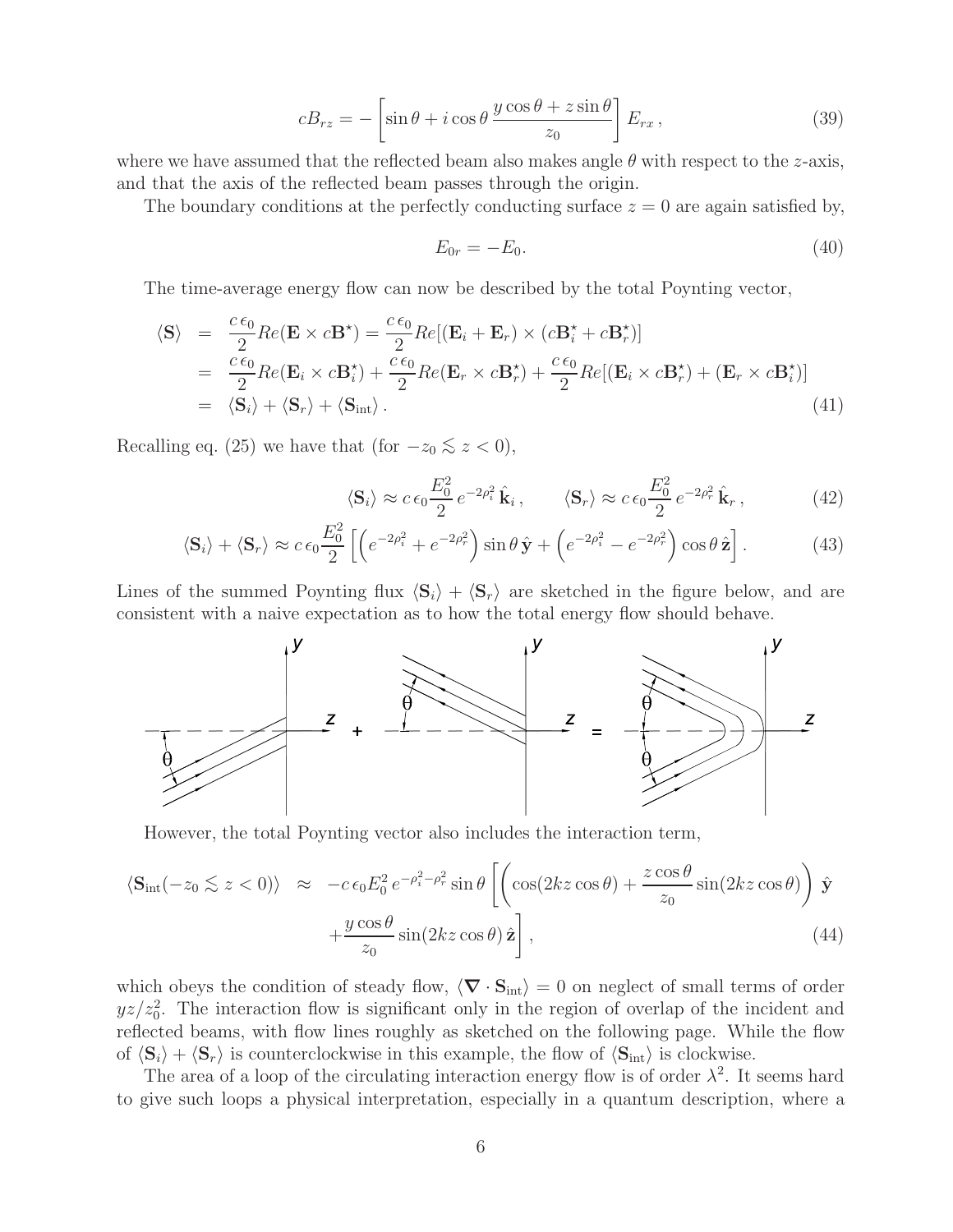photon of the field has characteristic size  $\lambda$ . Yet, Maxwell might have been pleased by the appearance of small loops of energy flow in a nominally simple example.



#### **2.2.3 Angular Momentum**

If the Gaussian beam were a pulse with a sharp wavefront, that wavefront would first encounter the mirror at negative values of y. The resulting initial pressure would exert a torque about the x-axis, and the mirror would begin to rotate in a counterclockwise sense, if free to turn about that axis. Similarly, if the pulse had a sharp trailing edge, this would last encounter the part of the mirror at positive values of  $y$ , imparting an angular momentum to the mirror that cancels that due to the leading edge of the pulse.

The initial and final angular momenta of the fields and of the mirror are zero. However, during the time that the beam is interacting with the mirror, the field angular momentum must be equal and opposite to that of the mirror, *i.e.*, clockwise. We see in the figure above that the flow of interaction energy in the loop closest to the mirror, which loop has the largest flow, is indeed clockwise, and qualitatively consistent with the total angular momentum of the system being zero.

The time-average field angular momentum  $\langle L \rangle_{\text{EM}}$  about the origin can be calculated as,

$$
\langle \mathbf{L} \rangle_{\text{EM}} = \int \mathbf{r} \times \frac{\langle \mathbf{S} \rangle}{c^2} d\text{Vol} = \int \mathbf{r} \times \left( \frac{\langle \mathbf{S} \rangle_i}{c^2} + \frac{\langle \mathbf{S} \rangle_r}{c^2} + \frac{\langle \mathbf{S} \rangle_{\text{int}}}{c^2} \right) d\text{Vol} = \langle \mathbf{L} \rangle_i + \langle \mathbf{L} \rangle_r + \langle \mathbf{L} \rangle_{\text{int}}, \tag{45}
$$

where  $\langle \mathbf{L} \rangle_i = 0 = \langle \mathbf{L} \rangle_r$ , and the interaction angular momentum has only an x-component,

$$
L_{\text{int},x} = \int \frac{y \langle S \rangle_{\text{int},z} - z \langle S \rangle_{\text{int},y}}{c^2} d\text{Vol}
$$
  
\n
$$
\approx \frac{\epsilon_0}{c} E_0^2 \sin \theta \int e^{-\rho_i^2 - \rho_r^2} \left( z \cos(2kz \cos \theta) - \frac{(y^2 - z^2) \cos \theta}{z_0} \sin(2kz \cos \theta) \right) d\text{Vol}
$$
  
\n
$$
\approx \frac{\epsilon_0}{c} E_0^2 \sin \theta \int e^{-\rho_i^2 - \rho_r^2} z \cos(2kz \cos \theta) d\text{Vol}, \tag{46}
$$

which could be evaluated numerically.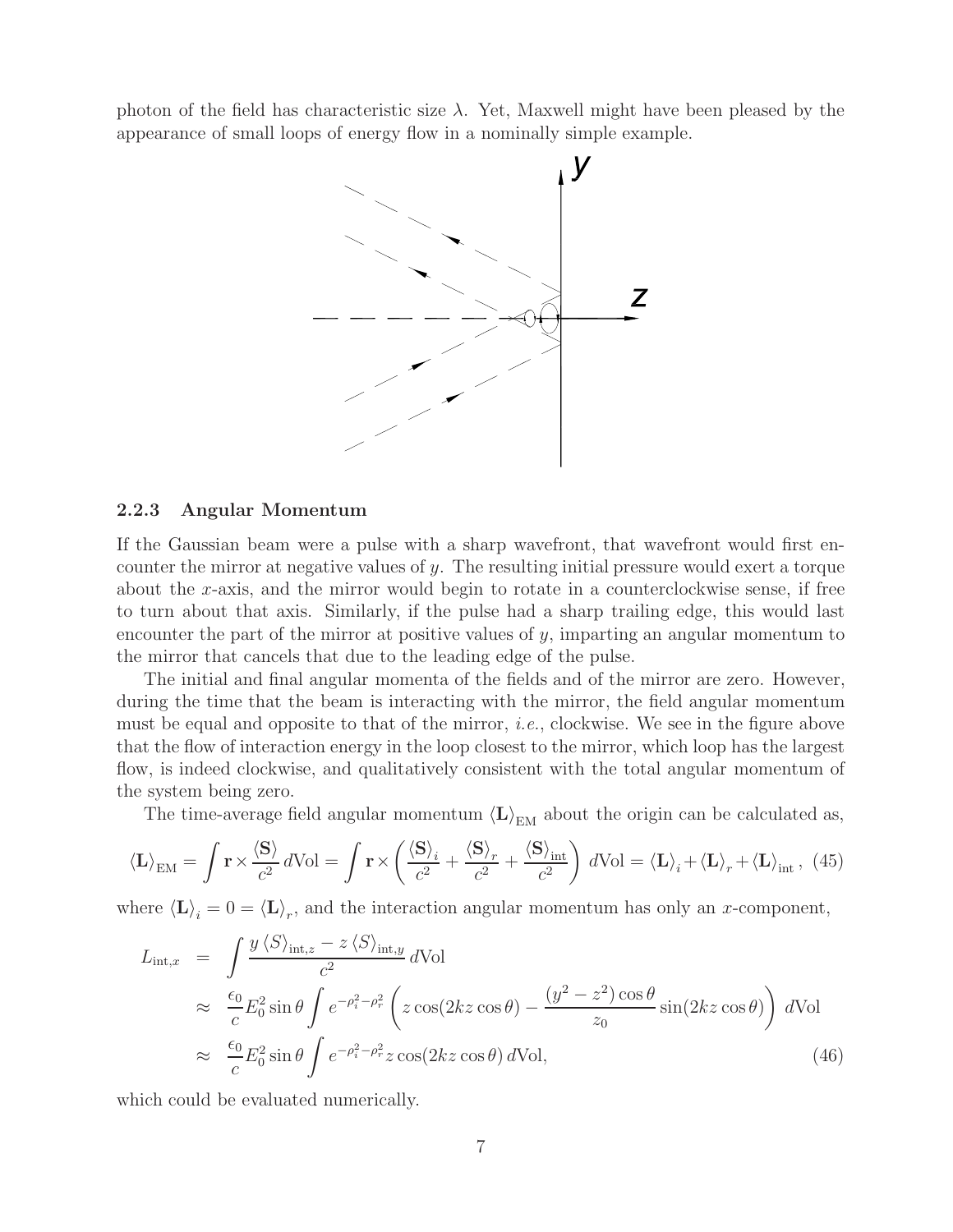### **A Appendix: Gaussian Beams**

We review one derivation of a linearly polarized Gaussian beam, say with  $E_x = f(r, z) e^{i(kz - \omega t)}$ that is cylindrically symmetric with angular frequency  $\omega$  and wave number  $k = \omega/c$  and propagating along the z axis in vacuum. Of course, the electric field must satisfy the free-space Maxwell equation  $\nabla \cdot \mathbf{E} = 0$ . If  $f(r, z)$  is not constant and  $E_y = 0$ , then we must have nonzero  $E_z$ . That is, the desired electric field actually has more than one vector component.

To deduce all components of the electric and magnetic fields of a Gaussian beam from a single scalar wave function, we follow the suggestion of Davis [2] and seek solutions for a vector potential **A** that has only a single Cartesian component (such that  $(\nabla^2 \mathbf{A})_j = \nabla^2 A_j$ [3]). We work in the Lorenz gauge (and SI units), so that the electric scalar potential  $\Phi$  is related to the vector potential **A** by,

$$
\nabla \cdot \mathbf{A} = -\frac{1}{c^2} \frac{\partial \Phi}{\partial t} = i \frac{\omega}{c^2} \Phi = i \frac{k^2}{\omega} \Phi.
$$
 (47)

The vector potential can therefore have a nonzero divergence, which permits solutions having only a single component.

Of course, the electric and magnetic fields can be deduced from the potentials via,

$$
\mathbf{E} = -\nabla\Phi - \frac{\partial \mathbf{A}}{\partial t} = i\frac{\omega}{k^2}\nabla(\nabla \cdot \mathbf{A}) + i\omega \mathbf{A},
$$
\n(48)

using the Lorenz condition (47), and,

$$
\mathbf{B} = \nabla \times \mathbf{A}.\tag{49}
$$

The vector potential satisfies the free-space (Helmholtz) wave equation,

$$
\nabla^2 \mathbf{A} - \frac{1}{c^2} \frac{\partial^2 \mathbf{A}}{\partial t^2} = (\nabla^2 + k^2) \mathbf{A} = 0.
$$
 (50)

We seek a solution in which the vector potential is described by a single Cartesian component  $A_i$  that propagates in the  $+z$  direction with the form,

$$
A_j(\mathbf{r}) = \psi(\mathbf{r}) e^{i(kz - \omega t)}.
$$
\n(51)

Inserting trial solution (51) into the wave equation (50), we find that

$$
\nabla^2 \psi + 2ik \frac{\partial \psi}{\partial z} = 0.
$$
\n(52)

In the usual analysis, one now assumes that the beam is cylindrically symmetric about the  $z$  axis and can be described in terms of three geometric parameters the diffraction angle  $\theta_0$ , the waist  $w_0$ , and the depth of focus (Rayleigh range)  $z_0$ , which are related by,

$$
\theta_0 = \frac{w_0}{z_0} = \frac{2}{kw_0},
$$
 and  $z_0 = \frac{kw_0^2}{2} = \frac{2}{k\theta_0^2}.$  (53)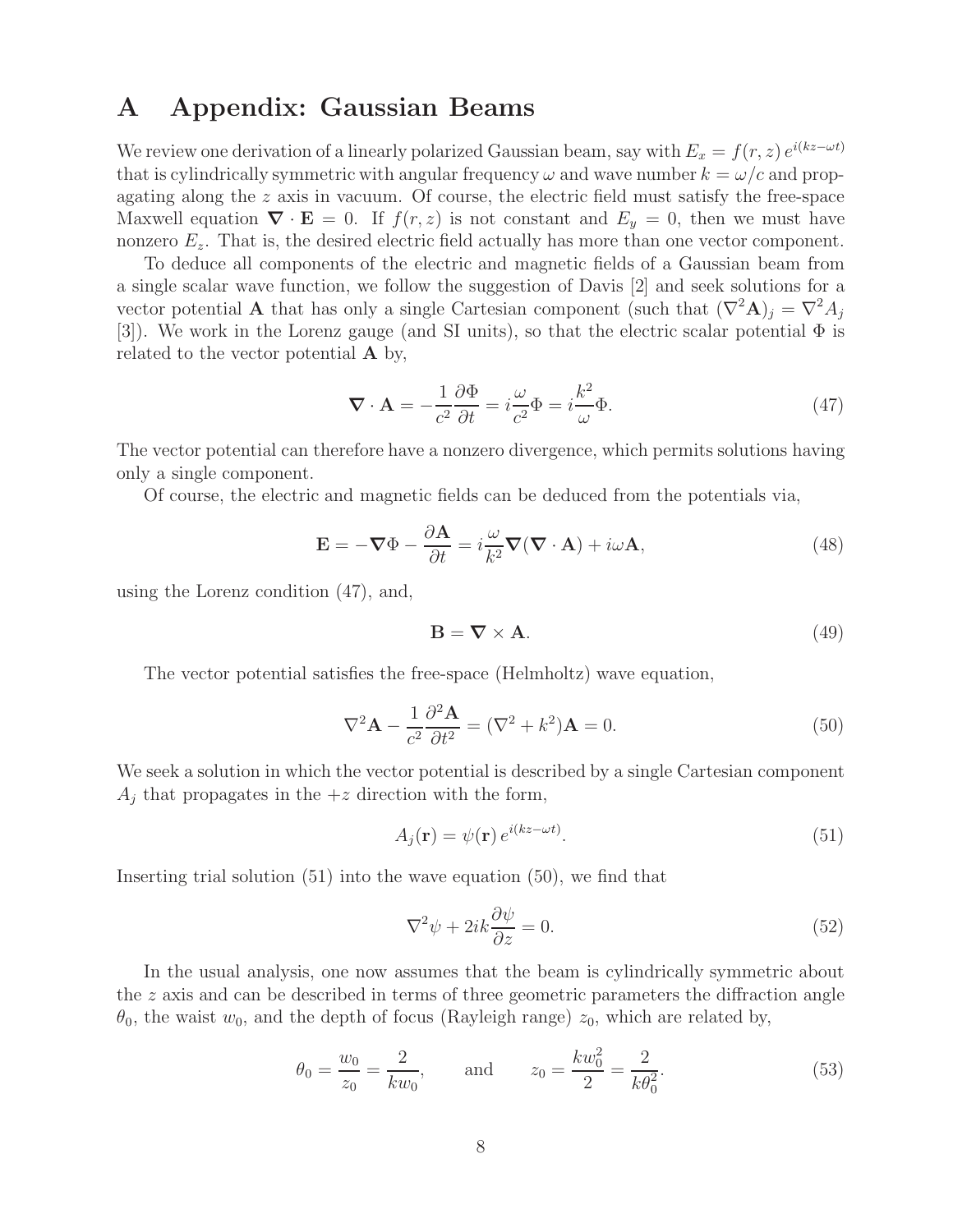

We now convert to the scaled coordinates,

$$
\xi = \frac{x}{w_0}, \qquad v = \frac{y}{w_0}, \qquad \rho^2 = \xi^2 + v^2, \qquad \text{and} \qquad \varsigma = \frac{z}{z_0}.
$$
\n(54)

Changing variables and noting relations (53), the wave equation (52) takes the form,

$$
\frac{\partial^2 \psi}{\partial \xi^2} + \frac{\partial^2 \psi}{\partial v^2} + \theta_0^2 \frac{\partial^2 \psi}{\partial \zeta^2} + 4i \frac{\partial \psi}{\partial \zeta} = 0.
$$
\n(55)

The paraxial approximation is that the term in the small quantity  $\theta_0^2$  is neglected, and the resulting paraxial wave equation is,

$$
\frac{\partial^2 \psi}{\partial \xi^2} + \frac{\partial^2 \psi}{\partial v^2} + 4i \frac{\partial \psi}{\partial \zeta} \approx 0.
$$
\n(56)

An "educated guess" is that the transverse behavior of the wave function  $\psi$  has a Gaussian form, but with a width that varies with  $z$ . Also, the amplitude of the wave far from its waist should vary as  $1/z$ . In the scaled coordinates  $\rho$  and  $\varsigma$  a trial solution is,

$$
\psi = h(\varsigma) e^{-f(\varsigma)\rho^2},\tag{57}
$$

where the possibly complex functions f and h are defined to obey  $f(0) = 1 = h(0)$ . Since the transverse coordinate  $\xi$  and  $v$  are scaled by the waist  $w_0$ , we see that  $Re(f) = w_0^2/w^2(\varsigma)$ where  $w(\varsigma)$  is the beam width at position  $\varsigma$ . From the geometric parameters (54) we see  $w(\zeta) \approx \theta_0 z = w_0 \zeta$  for large  $\zeta$ . Hence, we expect that  $Re(f) \approx 1/\zeta^2$  for large  $\zeta$ . Also, we expect the amplitude h to obey  $|h| \approx 1/\varsigma$  for large  $\varsigma$ .

Plugging the trial solution (57) into the paraxial wave equation (56) we find that,

$$
-fh + ih' + \rho^2 h(f^2 - if') \approx 0.
$$
\n
$$
(58)
$$

We see that for eq. (58) to be true at all values of  $\rho$  implies that,

$$
\frac{f'}{f^2} = -i, \qquad \text{and} \qquad \frac{h'}{fh} = -i.
$$
 (59)

Thus,  $f = h$  is a solution, despite the different physical origin of these two functions as the transverse width and amplitude of the wave. We integrate the first of eq. (59) to obtain,

$$
\frac{1}{f} = C + i\varsigma. \tag{60}
$$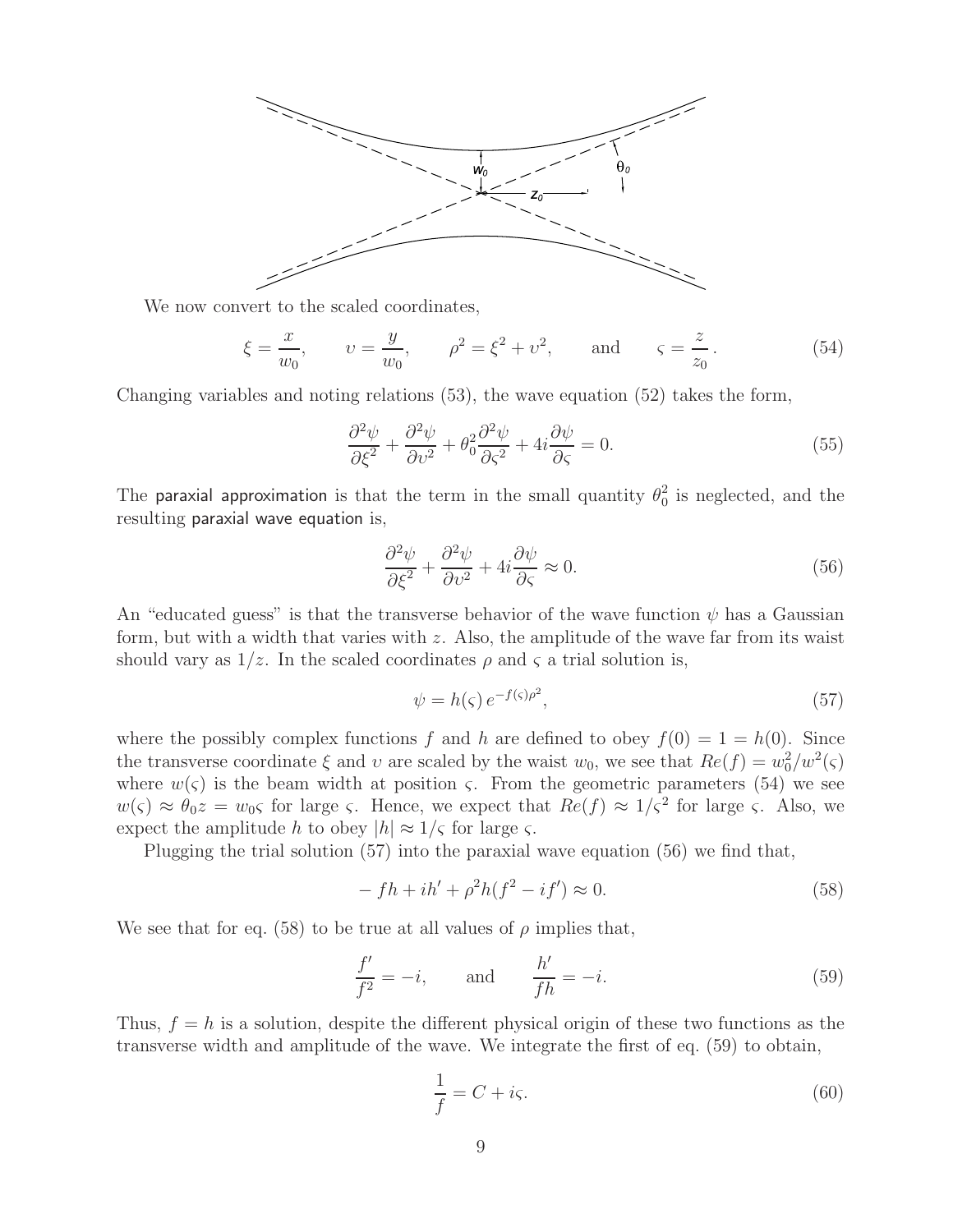Our definition  $f(0) = 1$  determines that  $C = 1$ . That is,

$$
f = \frac{1}{1 + i\varsigma} = \frac{1 - i\varsigma}{1 + \varsigma^2} = \frac{e^{-i\tan^{-1}\varsigma}}{\sqrt{1 + \varsigma^2}}.
$$
(61)

Note that  $Re(f) = 1/(1+\varsigma^2) = w_{0j}^2/w_j^2(\varsigma)$ , while  $|f| = 1/\sqrt{1+\varsigma^2}$ , so that  $f = h$  is consistent with the asymptotic expectations discussed above. The longitudinal dependence of the width of the Gaussian beam is now seen to be,

$$
w(\varsigma) = w_0 \sqrt{1 + \varsigma^2}.\tag{62}
$$

The lowest-order wave function is,

$$
\psi_0 = f e^{-f\rho^2} = \frac{e^{-i\tan^{-1}\varsigma}}{\sqrt{1+\varsigma^2}} e^{-\rho^2/(1+\varsigma^2)} e^{i\varsigma\rho^2/(1+\varsigma^2)}.
$$
\n(63)

The factor  $e^{-i \tan^{-1} \varsigma}$  in  $\psi_0$  is the so-called Gouy phase shift [4], which changes from 0 to  $\pi/2$ as z varies from 0 to  $\infty$ , with the most rapid change near the  $z_0$ . For large z the phase factor  $e^{i\varsigma\rho^2/(1+\varsigma^2)}$  can be written as  $e^{i(z_0/z)(r_\perp^2/w_0^2)} \approx e^{ikr_\perp^2/(2z)}$ , recalling eq. (53). When this is combined with the traveling wave factor  $e^{i(kz-\omega t)}$  we have,

$$
e^{i[kz(1+r_\perp^2/2z^2)-\omega t]} \approx e^{i(kr-\omega t)},\tag{64}
$$

where  $r = \sqrt{z^2 + r_\perp^2}$ . Thus, the wave function  $\psi_0$  is a modulated spherical wave for large z, but is a modulated plane wave near its waist.

To obtain the electric and magnetic fields of a Gaussian beam that is polarized in the  $\eta$ direction we take the vector potential to be,

$$
A_x = \frac{E_0}{i\omega} \psi_0 e^{i(kz - \omega t)} = \frac{E_0}{i\omega} f e^{-f\rho^2} e^{i(kz - \omega t)}, \qquad A_y = 0, \qquad A_z = 0.
$$
 (65)

Then,

$$
\nabla \cdot \mathbf{A} = -\frac{2fx}{w_0^2} A_x.
$$
 (66)

and the electric field follows from eq. (48) as,

$$
E_x \approx E_0 f e^{-f\rho^2} e^{i(kz - \omega t)}, \qquad E_y \approx 0, \qquad E_z \approx -i\frac{x}{z_0} f E_x,\tag{67}
$$

where we neglect terms of order  $1/z_0^2$ . Similarly, the magnetic field follows from eq. (49) as,

$$
B_x = 0,
$$
  $cB_y = E_x,$   $cB_z = -i\frac{y}{z_0}fE_x.$  (68)

The time-average flow of energy in the Gaussian beam (67)-(68) is described by the Poynting vector,

$$
\langle \mathbf{S} \rangle = \frac{c \epsilon_0}{2} Re(\mathbf{E} \times \mathbf{B}^*) \approx \frac{c \epsilon_0}{2} E_0^2 |f|^2 e^{-2Ref\rho^2} \left( \frac{\varsigma}{z_0 (1 + \varsigma^2)} \mathbf{r}_\perp + \hat{\mathbf{z}} \right)
$$
  
= 
$$
\frac{c \epsilon_0}{2} \frac{E_0^2}{(1 + z^2/z_0^2)} e^{-2r_\perp^2/\theta_0^2 (z^2 + z_0^2)} \left( \frac{r_\perp z}{z^2 + z_0^2} \hat{\mathbf{r}}_\perp + \hat{\mathbf{z}} \right).
$$
 (69)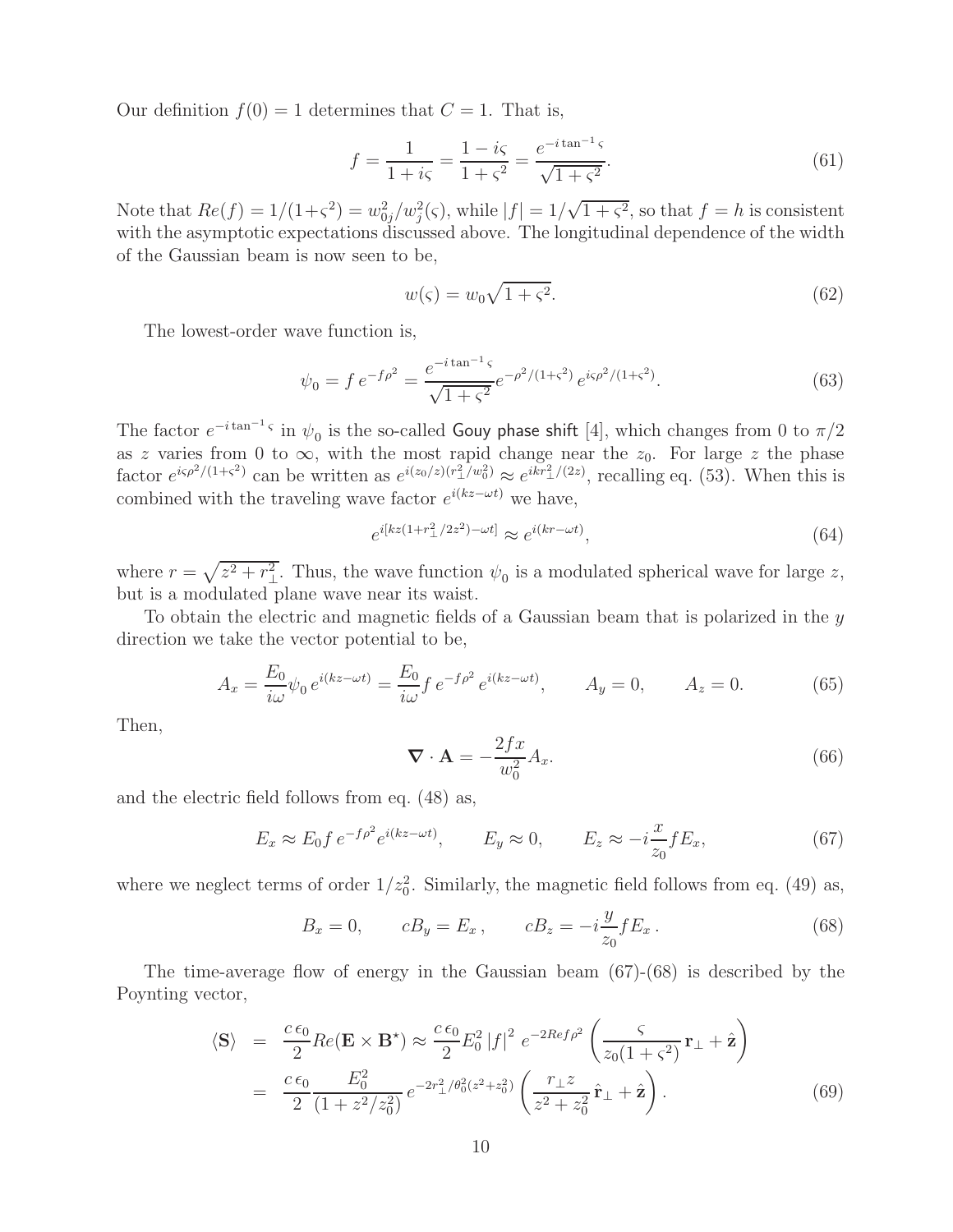Far from the waist, where  $|z| \gg z_0$ , the Poynting vector is,

$$
\langle \mathbf{S}(|z| \gg z_0) \rangle \approx \frac{c \,\epsilon_0}{2} E_0^2 \frac{z_0^2 e^{-2r_\perp^2/\theta_0^2 z^2}}{z^2} \left(\frac{r_\perp}{z} \hat{\mathbf{r}}_\perp + \hat{\mathbf{z}}\right) \approx \frac{c \,\epsilon_0}{2} E_0^2 \frac{z_0^2 e^{-2\theta^2/\theta_0^2}}{r^2} \hat{\mathbf{r}},\tag{70}
$$

where  $\theta \approx r_{\perp}/z$  is the polar angle with respect to the z-axis. Close from the waist, where  $|z| \ll z_0$ , the Poynting vector is,

$$
\langle \mathbf{S}(|z| \ll z_0) \rangle \approx \frac{c \epsilon_0}{2} E_0^2 e^{-2r_\perp^2/\theta_0^2 z_0^2} \hat{\mathbf{z}} \approx \frac{c \epsilon_0}{2} E_0^2 e^{-2r_\perp^2/w_0^2} \hat{\mathbf{z}}.
$$
 (71)

Lines of the Poynting vector (69) are sketched below. All the energy within a circle of radius  $w_0$  in the plane  $z = 0$  appears within a cone of half angle  $\theta_0$  at large z.



The fields  $E_x$  and  $E_z$ , *i.e.*, the real parts of eqs. (67), are shown in Figs. 1 and 2.



Figure 1: The electric field  $E_x(x, 0, z)$  of a linearly polarized Gaussian beam with diffraction angle  $\theta_0 = 0.45$ , according to eq. (67).